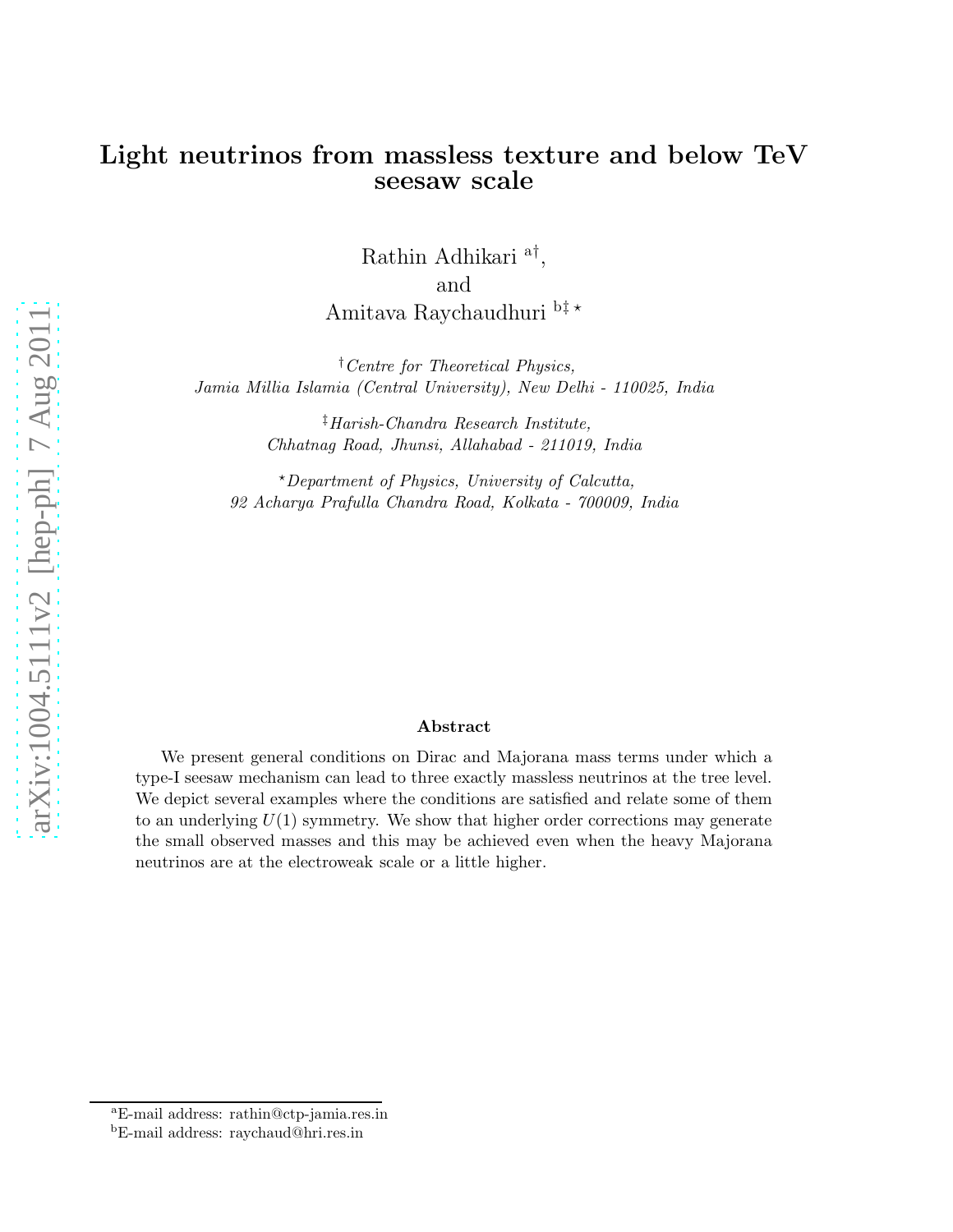# 1 Introduction

There are several good indications of physics still to be unveiled associated with some new high scale above electroweak energies. In the seesaw mechanism this idea has been implemented for generating neutrino masses [1] which are expected to be much smaller than those for other elementary particles.

Here we shall consider one of the simplest and elegant versions of the type-I seesaw mechanism where the Standard Model (SM) is supplemented with three neutral fermion singlets  $(N_R)$ . To avoid an unattractive suppression of Yukawa couplings much below unity, one requires the seesaw scale of the heavy Majorana mass of  $N_R$  to be of the order of  $10^8-10^{16}$ GeV. Thus, a direct experimental test of this idea is not possible at present. However, there are some proposals for lowering this scale [2, 3, 4]. One such, in the context of the type-I seesaw mechanism, calls for a cancellation among different contributions to the light neutrino mass matrix.

In this work, we discuss in general terms the structure of the neutrino mass matrix for which three exactly massless neutrinos are possible at the tree level [5]. We show that some of these mass matrix structures can be traced to a  $U(1)$  symmetry. We indicate how small masses can be generated for the light neutrinos, once this symmetry is softly broken, through higher order effects keeping right-handed neutrinos even at the electroweak scale.

Let us consider the model where alongside the three generations of leptons of the SM three right-handed (SM singlet) neutrinos,  $N_{Ri}$  ( $i = 1, 2, 3$ ), have been added. The most general mass term for the neutrino fields is given by

$$
\mathcal{L}_{mass} = \frac{1}{2} \left( \bar{\nu}_L, \bar{N}_R^c \right) M \left( \frac{\nu_L^c}{N_R} \right) + h.c. \tag{1}
$$

where M, the  $6 \times 6$  neutrino mass matrix spanning  $[\nu_e, \nu_\mu, \nu_\tau, N_{R1}, N_{R2}, N_{R3}]$ , is

$$
M = \begin{pmatrix} M_L & M_D \\ M_D^T & M_R \end{pmatrix} \tag{2}
$$

It is to be noted that, in general,  $M$  is not hermitian. If there is no Higgs triplet, as we choose,  $M_L$  is zero in the above and there is no type-II seesaw contribution to the neutrino mass.  $M_D$  is related to the Yukawa couplings to scalar doublets with vacuum expectation value.  $M_R$  is the Majorana mass term and is complex symmetric in general. The matrix elements in  $M_D$  are much smaller than the non-zero elements in  $M_R$ , the latter in general characterizing new high scale physics.

To obtain three massless neutrinos,  $M_D$  as well as  $M_R$  must be attributed with some special features. In the following section 2 we obtain the general conditons on M which would lead to one, two, or three exactly massless neutrinos. In section 3 we list the correlated structures of  $M_D$  and  $M_R$  which follow from the requirement of three massless neutrinos. A discussion of how a  $U(1)$  symmetry would lead to the desired mass matrix textures is presented in section 4. In section 5 we then show how a small departure from the symmetry can lead to tiny non-zero neutrino masses at the two-loop level. The higher order nature of the correction allows the new symmetry breaking scale to be in a relatively low range. The testability of such a scenario is briefly outlined in section 6 before ending with our conclusions.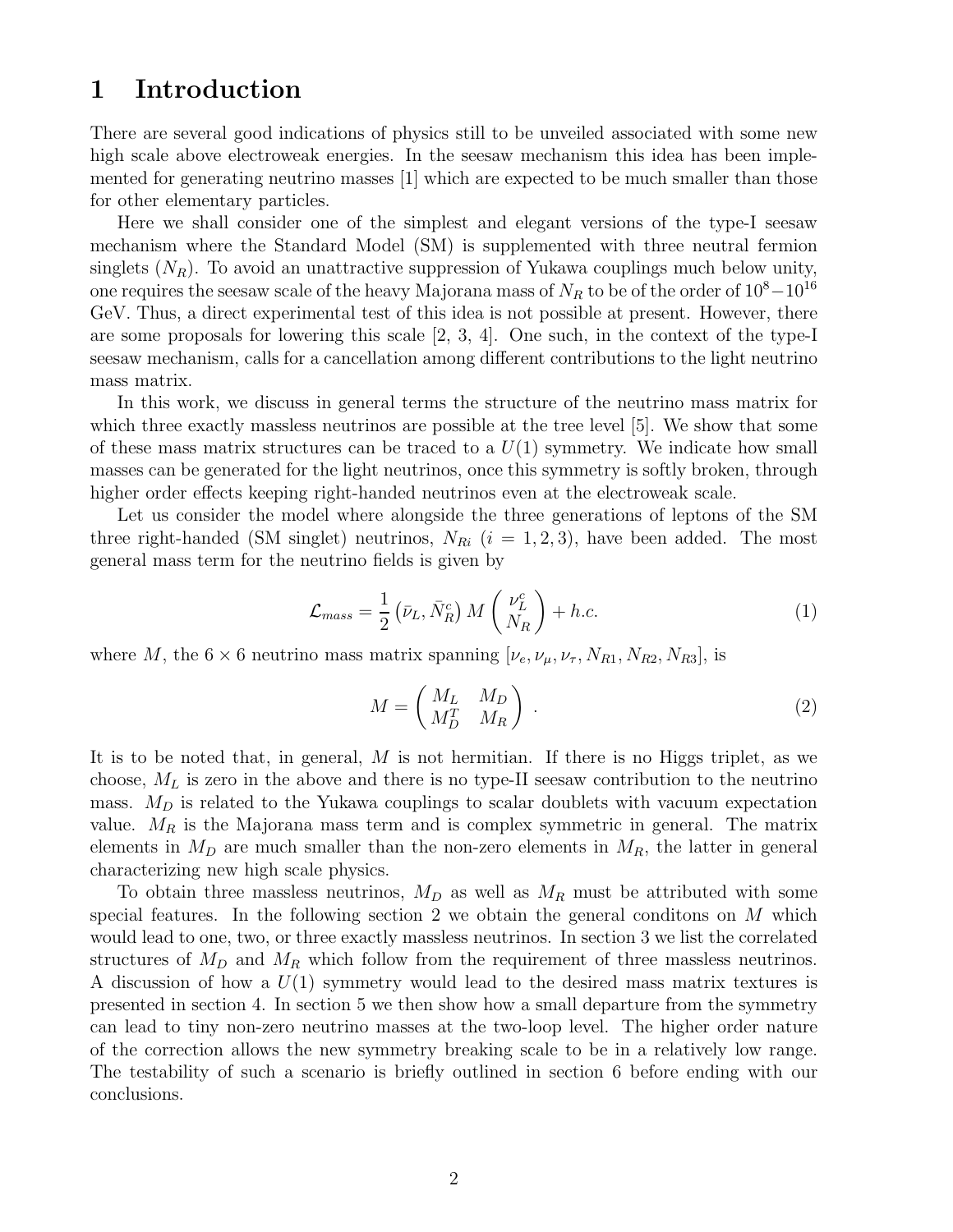# 2 Conditions for massless neutrinos

The general structure of  $M_D$  and  $M_R$  can be written as:

$$
M_D = \begin{pmatrix} x_1 & x_2 & x_3 \\ \alpha_1 x_1 & \alpha_2 x_2 & \alpha_3 x_3 \\ \beta_1 x_1 & \beta_2 x_2 & \beta_3 x_3 \end{pmatrix},
$$
 (3)

and

$$
M_R = \begin{pmatrix} M_1 & M_4 & M_5 \\ M_4 & M_2 & M_6 \\ M_5 & M_6 & M_3 \end{pmatrix},
$$
 (4)

where the entries  $x_i, \alpha_i, \beta_i$ , and  $M_i$  may be complex. The eigenvalues of M are obtained from the characteristic equation

$$
Det [M^{\dagger} M - \lambda \ diag(1, 1, 1, 1, 1, 1)] = 0.
$$
 (5)

In this notation, we discuss next the conditions on  $M_D$  and  $M_R$  for one, two, or three massless neutrinos.

### 2.1 One massless neutrino

The existence of one zero eigenvalue requires  $Det(M^{\dagger}M)$  to vanish. This implies  $AA^* = 0$ where

$$
A = Det[M_D] = {\alpha_3 (\beta_2 - \beta_1) + \alpha_2 (\beta_1 - \beta_3) + \alpha_1 (\beta_3 - \beta_2)}^{2x_1^2 x_2^2 x_3^2}.
$$
 (6)

This result does not depend at all on the structure of  $M_R$ . It follows that the necessary condition for at least one massless neutrino is any one of the following: (a)  $\alpha_1 = \alpha_2 = \alpha_3$ ; (b)  $\beta_1 = \beta_2 = \beta_3$ ; (c)  $\alpha_j = \alpha_k$  and  $\beta_j = \beta_k$ ,  $j \neq k$ ; (d) at least one of the  $x_i$ 's is zero. (a) and (b) correspond to two rows of  $M_D$  being proportional, *i.e.*, by an appropriate redefinition of the doublet neutrino fields one of them can be entirely decoupled. For  $(c)$  the j, k columns are proportional while in  $(d)$  one column is vanishing<sup>3</sup>.  $(d)$  can be obtained from  $(c)$  by redefining the right-handed neutrino fields; in effect, one of the three right-handed neutrinos is decoupled for these alternatives.

### 2.2 Two massless neutrinos

Demanding the coefficient of  $\lambda$  in eq. (5) to be zero along with (6) it is possible to get two massless neutrinos. For brevity we do not present the expression for this coefficient here. Instead, we list various possible solutions for two massless neutrinos.

#### Solution 2.1:

$$
\alpha_1 = \alpha_2 = \alpha_3; \quad \beta_1 = \beta_2 = \beta_3. \tag{7}
$$

Suitably redefining the left-handed neutrinos this results in two of them being decoupled in the mass matrix and hence massless.

<sup>&</sup>lt;sup>3</sup>All  $\alpha_i = 0$  or all  $\beta_i = 0$  (i = 1, 2, 3) corresponds to the vanishing of a row of  $M_D$ .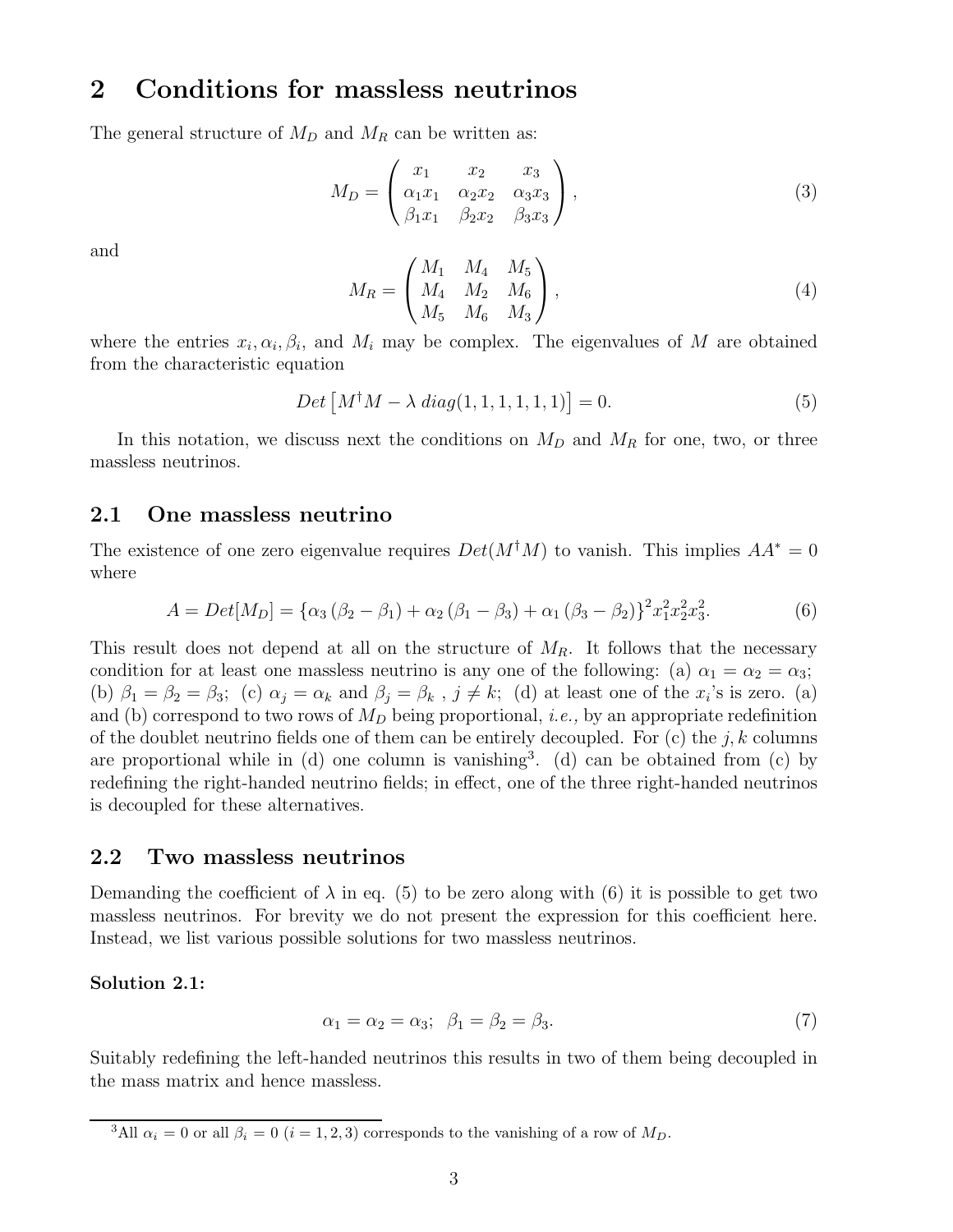#### Solution 2.2:

 $x_i = 0$ ; for some i and one of the following conditions:

(i) 
$$
M_i = 0;
$$
  
\n(ii)  $x_j = 0; j \neq i,$   
\n(iii)  $\alpha_j = \alpha_k; \ \beta_j = \beta_k; \ i \neq j \neq k \neq i; i, j, k = 1, 2, 3.$  (8)

 $(ii)$  corresponds to effectively only one coupled right-handed neutrino and therefore only one massive light neutrino. *(iii)* is also the same upto a redefinition of the fields.

#### Solution 2.3:

$$
\alpha_1 = \alpha_2 = \alpha_3; \quad B = 0,\tag{9}
$$

where

$$
B = (\beta_1 - \beta_2)^2 M_3 x_1^2 x_2^2 - 2 (\beta_1 - \beta_2) x_1 \{ (\beta_1 - \beta_3) M_6 x_1 + (\beta_3 - \beta_2) M_5 x_2 \} x_3 x_2 + \{ (\beta_1 - \beta_3)^2 M_2 x_1^2 + 2 (\beta_1 - \beta_3) (\beta_3 - \beta_2) M_4 x_2 x_1 + (\beta_2 - \beta_3)^2 M_1 x_2^2 \} x_3^2.
$$
 (10)

Solution 2.1 is but a special case of this one; it is listed separately for its later relevance. In general, any  $M_i$  in (10) can be constrained using eq. (9).

#### Solution 2.4:

This is obtained from Solution 2.3 after replacing all  $\alpha_i$  by  $\beta_i$  and vice versa. (11)

#### Solution 2.5:

$$
\alpha_i = \alpha_j; \ \beta_i = \beta_j; \ \ i \neq j; \ \ i, j = 1, 2, 3, \text{ and}
$$
  
\n $(M_R)_{ii} = (M_R)_{jj} = (M_R)_{ij} = (M_R)_{ji} = 0.$  (12)

Thus the right-handed neutrinos of the i, j-type are coupled only to the k-th right-handed neutrino while the coupling strengths of the left-handed  $i, j$ -type neutrinos to the righthanded neutrinos bear the constant ratio  $x_i : x_j$ .

The solutions 2.1-2.4 for two massless neutrinos presented above are valid for general  $M_R$  and as such hold for both singular or non-singular  $M_R$ . The condition in 2.5 requires  $Det[M_R] = 0.$ 

### 2.3 Three massless neutrinos

To obtain three massless neutrinos the coefficient of  $\lambda^2$  in eq. (5) is also to be zero apart from setting  $\lambda$ -independent and  $\lambda^1$  terms to zero. For every alternative for two massless neutrinos, *i.e.*, eqs.  $(8)$  -  $(12)$ , we examine what additional requirement will yield a third massless neutrino. Interestingly, it turns out that, excepting for the  $2.2(ii)$  alternative on which we comment below, in all other options solution  $2.1 - eq$ . (7) – must be required supplemented with the following relation:

$$
\left(M_2M_3 - M_6^2\right)x_1^2 + \left(M_1M_3 - M_5^2\right)x_2^2 + \left(M_1M_2 - M_4^2\right)x_3^2 + 2\left(M_6M_5 - M_3M_4\right)x_1x_2 + 2\left(M_4M_5 - M_1M_6\right)x_2x_3 + 2\left(M_4M_6 - M_2M_5\right)x_1x_3 = 0. \tag{13}
$$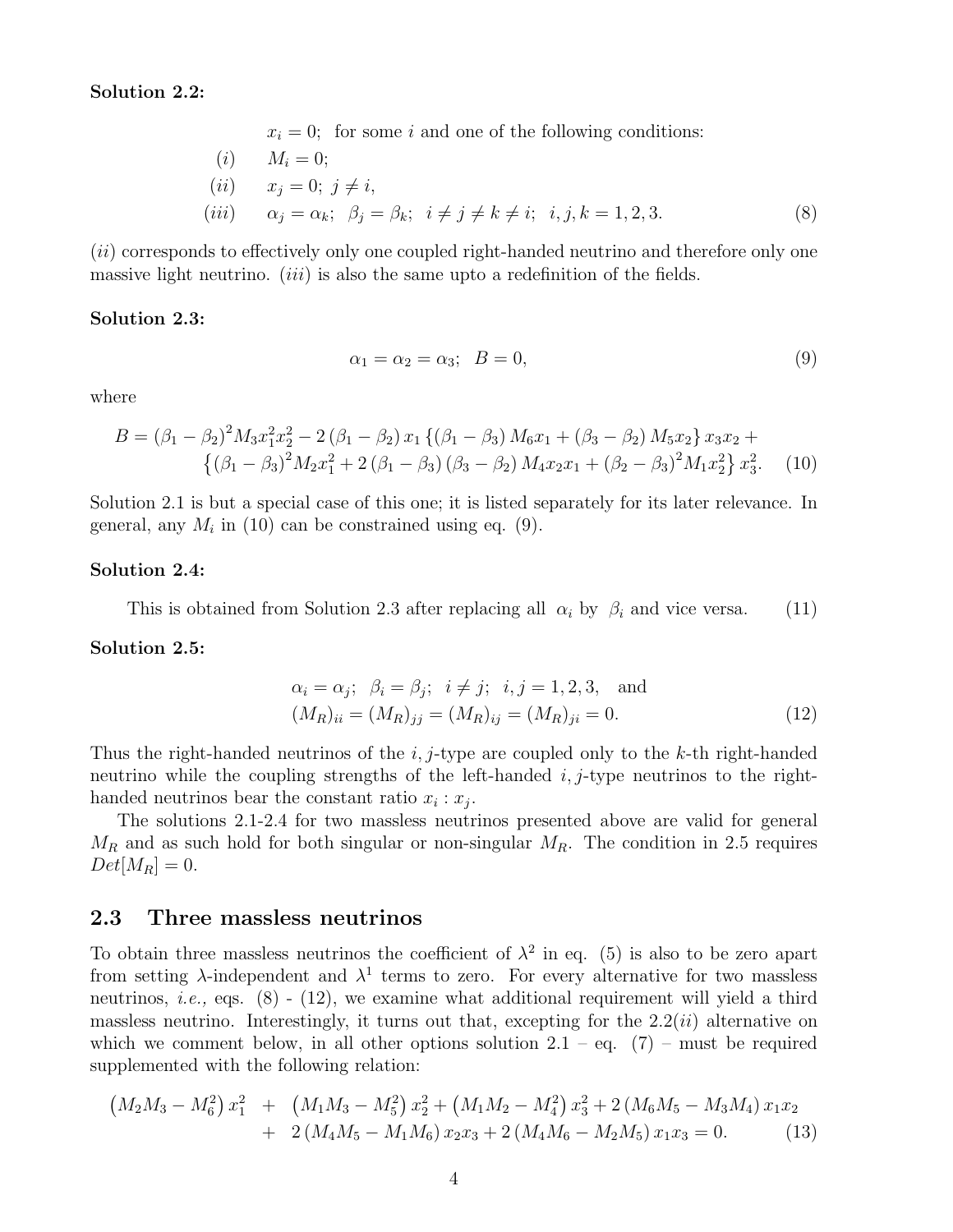Eq. (13) is the master constraint condition on different elements of the matrix  $M_R$ . For some specific cases it restricts the different  $x_i$  appearing in  $M_D$ ; in some alternatives one or more of the  $x_i$  may even be zero.

In case 2.2(*ii*), where  $x_i = 0$  and  $x_j = 0$ , one does not require eq. (7); indeed  $\alpha_{i,j}$  and  $\beta_{i,j}$ cannot even be defined. Simply satisfying the master constraint eq. (13) is sufficient. Note that if eq. (7) is valid then by a suitable redefinition of the  $\nu_i$  fields  $x_i = 0$  and  $x_j = 0$  can be achieved. However, the converse is not necessary.

One may look at the condition in (13) in the following way. If eq. (7) (or  $x_i = 0$  and  $x_j = 0$ ) is valid the matrix  $M_D$  is of rank 1. In that case, with suitable unitary transformation on  $M_D$  one may reduce M in (2) to a  $4 \times 4$  non-zero block

$$
M' = \begin{pmatrix} 0 & x_1 & x_2 & x_3 \\ x_1 & M_1 & M_4 & M_5 \\ x_2 & M_4 & M_2 & M_6 \\ x_3 & M_5 & M_6 & M_3 \end{pmatrix},
$$
(14)

and now the massless condition of the third neutrino requires the vanishing of  $Det[M'^{\dagger}M']$ , i.e., simply

$$
Det[M'] = 0.
$$
\n<sup>(15)</sup>

This is just eq. (13). If  $M_R$  is non-singular then another way of looking at eq. (13) is to consider the seesaw formula for the  $3 \times 3$  light neutrino mass matrix as the power series expansion:

$$
m_{\nu} = -M_D M_R^{-1} M_D^T + \frac{1}{2} M_D M_R^{-1} (M_D^T M_D^* M_R^{-1^*} + M_R^{-1^*} M_D^{\dagger} M_D) M_R^{-1} M_D^T + \dots
$$
 (16)

In that case, from (16) one can see the massless condition for all three neutrinos to all orders will correspond to the vanishing of the leading order term  $|6|$ , *i.e.*,

$$
M_D M_R^{-1} M_D^T = 0.
$$
\n(17)

If we use eq. (7) on the left-hand side of this equation then we get a  $3\times3$  matrix each element of which has a common factor. This common factor is nothing but the left-hand-side of eq. (13). Thus, (17) together with (7) implies eq. (13).

## 3 Correlated Dirac and Majorana sectors

Next, based on eqs. (7) and (13) we discuss various possible structures of  $M_R$  and  $M_D$  that together result in three massless neutrinos. We consider cases where one or more of the  $x_i$  are non-vanishing. We ask the question what can one say about  $M_R$  for three massless neutrinos for a chosen form of  $M_D$  irrespective of the specific non-zero values of  $x_i$ . Determinant of  $M_R$  is permitted to be zero or non-zero. We discuss them separately.

It is noteworthy that if any two of the  $x_i$  are nonzero (and certainly if all three are non-zero) then for arbitrary values of these  $x_i$  there is no solution satisfying eq. (13) unless  $Det[M_R] = 0$ . Such examples are taken up after considering the only option when  $Det[M_R]$ can be non-vanishing.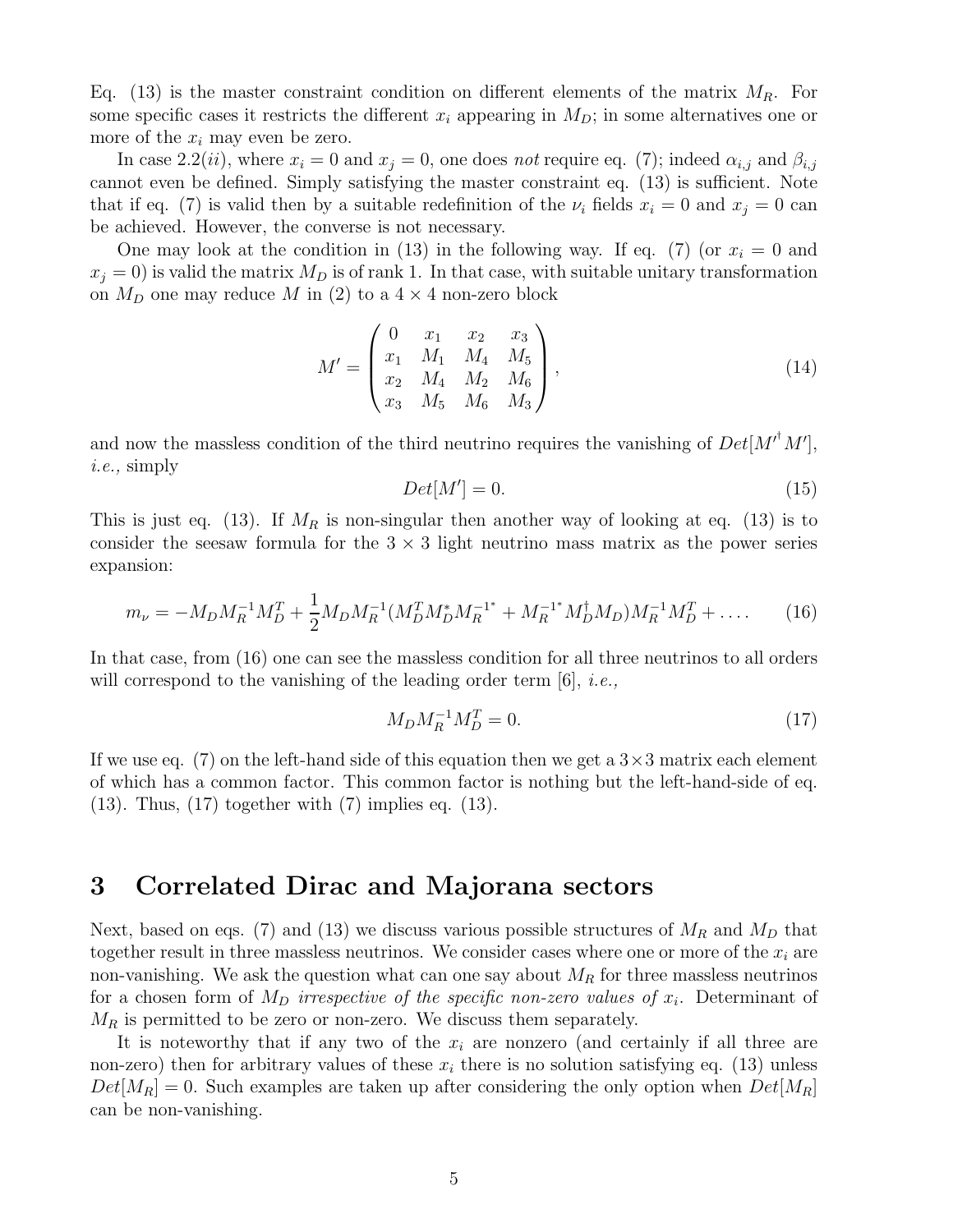## 3.1 The Det $[M_R] \neq 0$  case

There is only one class of possibilities in this category.

(i) Only one  $x_i$  nonzero: Considering  $x_1 = x_2 = 0$  in  $M_D$  and  $x_3$  is arbitrary, (13) implies the following forms for  $M_D$  and  $M_R$ :

$$
M_D = \begin{pmatrix} 0 & 0 & x_3 \\ 0 & 0 & \alpha x_3 \\ 0 & 0 & \beta x_3 \end{pmatrix}, \quad M_R = \begin{pmatrix} M_1 & \pm \sqrt{M_1 M_2} & M_5 \\ \pm \sqrt{M_1 M_2} & M_2 & M_6 \\ M_5 & M_6 & M_3 \end{pmatrix},
$$
(18)

provided that

$$
M_6\sqrt{M_1} \neq \pm M_5\sqrt{M_2} \tag{19}
$$

Above, the  $\pm$  sign is chosen matching the  $\pm$  sign in (18). This inequality condition is required only to satisfy  $Det[M_R] \neq 0$ . One may choose any of  $M_1$ ,  $M_2$ ,  $M_5$ ,  $M_6$  equal to zero keeping in mind eq. (19). There is no condition on  $M_3$  and it may take zero or non-zero values. The two different signs in the off-diagonal elements signify the possibility of different CP phases of heavy Majorana neutrinos satisfying the three massless neutrino condition.

One may consider  $x_1 = x_3 = 0$  or  $x_2 = x_3 = 0$  in (13) to find other possible forms of  $M_R$ . They follow from the previous example through suitable permutations. For  $x_2 = x_3 = 0$  in M<sub>D</sub> and  $x_1$  arbitrary the possible form of  $M_R$  is obtained by replacing  $M_6$  by  $\sqrt{M_2M_3}$  and satisfying the inequality  $M_4\sqrt{M_3} \neq \pm M_5\sqrt{M_2}$ ; one may consider some of  $M_2$ ,  $M_3$ ,  $M_4$ ,  $M_5$ equal to zero. There is no condition on  $M_1$ . One may note that the cancellation structure of  $M_R$  given in eq. (26) in ref. [5] can be obtained in this case if one sets  $M_2 = M_5 = 0$ . Similar solutions exist for  $x_1 = x_3 = 0$  in  $M_D$ .

It is important to bear in mind that in all the above cases eq. (7) cannot be imposed.

## 3.2 The Det $[M_R] = 0$  case

The conventional see-saw formula breaks down when  $Det[M_R] = 0$ . It needs to be stressed, however, that the formula is but an approximation. Here we are using the diagonalisation of the full  $(6 \times 6)$  neutrino mass matrix, without taking recourse to the see-saw formula, to arrive at the mass eigenvalues and therefore  $Det[M_R] = 0$  causes no difficulty.

(i) Only one  $x_i$  nonzero: In the cases where two of the  $x_i$  are zero (discussed above) if we replace the inequalities, e.g., in (19), by equality sign then they correspond to  $Det[M_R] =$ 0. This would imply correlations within the elements of  $M_R$  beyond what is necessary and sufficient for three massless neutrinos.

(ii) Two  $x_i$  nonzero: Next, let us consider cases when only one of the  $x_i$  is zero. As for example, choosing  $x_1 \neq 0$ ,  $x_2 \neq 0$ ,  $x_3 = 0$  in (13), three massless neutrinos for arbitrary choices of  $x_{1,2}$  requires that only the (12) block of  $M_R$  be non-zero:

$$
M_D = \begin{pmatrix} x_1 & x_2 & 0 \\ \alpha x_1 & \alpha x_2 & 0 \\ \beta x_1 & \beta x_2 & 0 \end{pmatrix}, \quad M_R = \begin{pmatrix} M_1 & M_4 & 0 \\ M_4 & M_2 & 0 \\ 0 & 0 & 0 \end{pmatrix}.
$$
 (20)

Similarly, for only  $x_2 = 0$  the (13) block and for only  $x_1 = 0$  the (23) block of  $M_R$  is non-zero.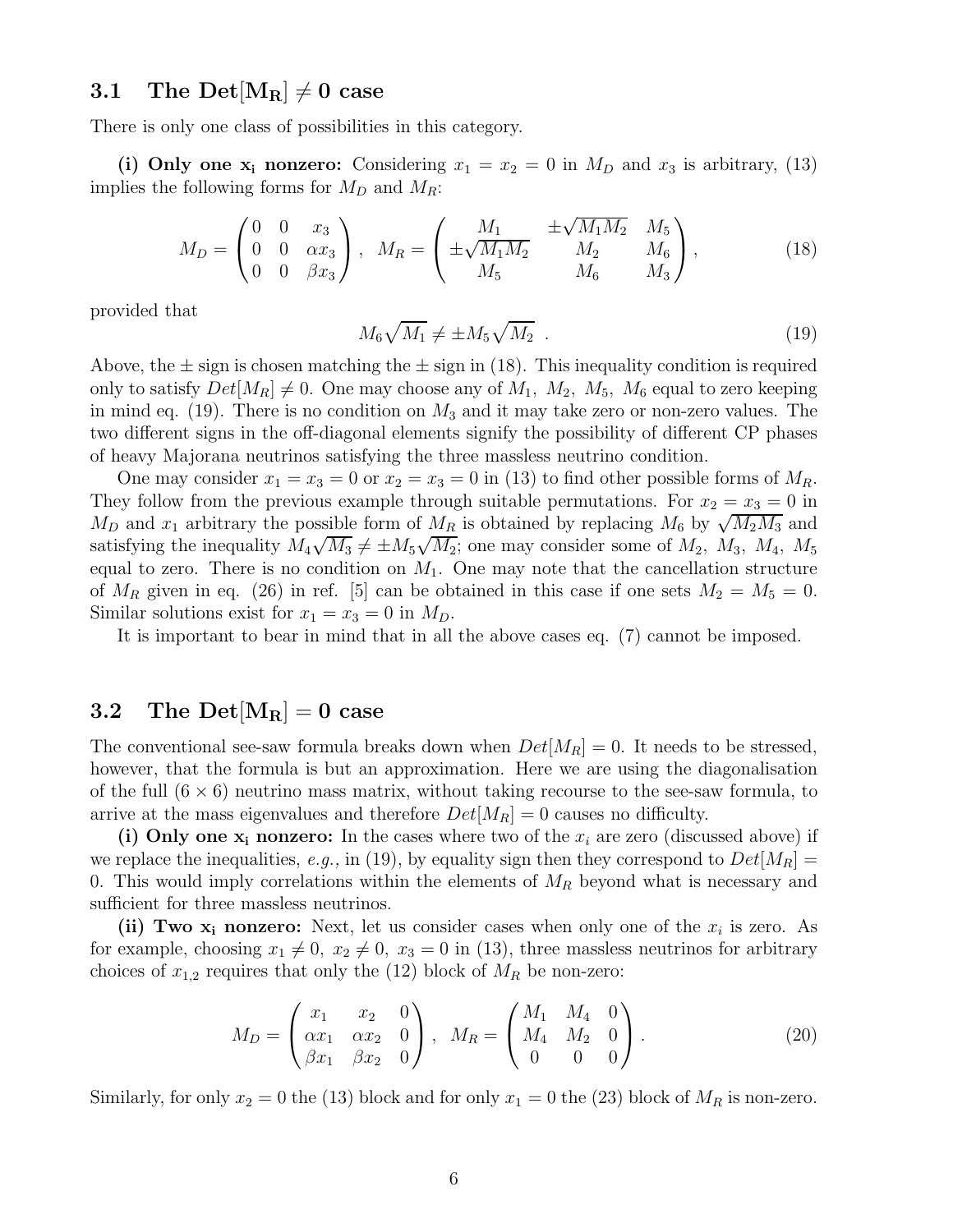(iii) All  $x_i$  nonzero: Finally, when in addition to the requirement of eq. (7) all  $x_i$  in  $M_D$  are non-zero then the solution for  $M_R$  is given by:

$$
M_D = \begin{pmatrix} x_1 & x_2 & x_3 \\ \alpha x_1 & \alpha x_2 & \alpha x_3 \\ \beta x_1 & \beta x_2 & \beta x_3 \end{pmatrix}, \quad M_R = \begin{pmatrix} M_1 & \pm \sqrt{M_1 M_2} & \pm \sqrt{M_1 M_3} \\ \pm \sqrt{M_1 M_2} & M_2 & \pm \sqrt{M_2 M_3} \\ \pm \sqrt{M_1 M_3} & \pm \sqrt{M_2 M_3} & M_3 \end{pmatrix} . \tag{21}
$$

Above, alternate sign choices reflect the possibility of different CP phases of heavy Majorana neutrinos. The democratic form of  $M_R$  emerges as a special case when  $M_1 = M_2 = M_3$  with positive sign in the off-diagonal elements in (21).

In summary, for the most general possible form of  $M_R$  with  $Det[M_R] \neq 0$  the type of solution is given by (18) where  $M_D$  is highly constrained with two  $x_i$  being zero. On the other hand, if we opt for the most general form of  $M_D$  consistent with solution 2.1 then the form for  $M_R$  is given by (21) in which all off-diagonal elements are fixed in terms of the diagonal entries and  $Det[M_R] = 0.$  (20) is an intermediate situation between these extremes.

# 4 A  $U(1)$  symmetry

So far we have outlined the manner in which  $M_D$  of eq. (3), already restricted through eq.  $(7)$ , and  $M_R$  of (4) are further constrained through eq. (13) in order to obtain three massless neutrinos. The natural next question is whether there is any symmetry at the root of the cancellation of different contributions to the light neutrino mass matrix, thus rendering three neutrinos massless. Below we exhibit a  $U(1)$  symmetry which could imply the textures of  $M_D$  and  $M_R$  in eqs. (18), (20) and (21). In the next section, we further show that in this  $U(1)$  model when the symmetry is softly broken, the loop level corrections generate small neutrino masses.

We consider a  $U(1)$  symmetry of the basic Lagrangian [7]. Following ref. [2] a new scalar doublet  $\chi =$  $(x^+$  $\chi^0$  $\setminus$ is introduced with  $U(1)$  quantum number  $+1$ . The Standard Model (SM) doublet Higgs,  $\phi$ , has  $U(1)$  charge 0. All SM quarks and leptons are assigned the same  $U(1)$  charge (=1) so that they receive their masses through the Yukawa coupling to the  $\phi$ , while a coupling to  $\chi$  is forbidden for them. Assigning zero  $U(1)$  charge to the three neutral fermion singlets  $N_{iR}$ , such a symmetry has been used in [2] to forbid the neutrino Dirac masses from arising from  $\phi$  and only  $\chi$  can contribute here. Arranging  $\langle \chi \rangle \ll \langle \phi \rangle$ the smallness of the neutrino Dirac mass is ensured. As we discuss in the following, in this work too we use the scalar  $\chi$  to generate small neutrino Dirac masses. Further, we choose the  $U(1)$  charges of the  $N_{iR}$  appropriately to reproduce the desired textures of  $M_D$  and  $M_R$ . Thus the  $U(1)$  symmetry serves a dual role.

We consider the following  $U(1)$  transformations:

$$
L \to e^{i\gamma n_L} L; \quad l_R \to e^{i\gamma n_R} l_R; \quad N_R \to e^{i\gamma n_\nu} N_R,\tag{22}
$$

where  $\gamma$  is real and  $n_L$ ,  $n_R$  and  $n_{\nu}$  are hermitian matrices acting on flavor space.  $L_i$  are the left-handed lepton doublets,  $l_{Rj}$  the right-handed charged lepton singlets, and  $N_{Rj}$  the right-handed neutrino fields. Except these and the scalars  $(\phi, \chi)$  no other fields transform under this  $U(1)$ . In the basis where the charged lepton mass matrix is diagonal one can take  $n_L = n_R = diag(n_1, n_2, n_3)$  where  $n_{1,2,3}$  are  $U(1)$  charges of e,  $\mu$ , and  $\tau$  respectively.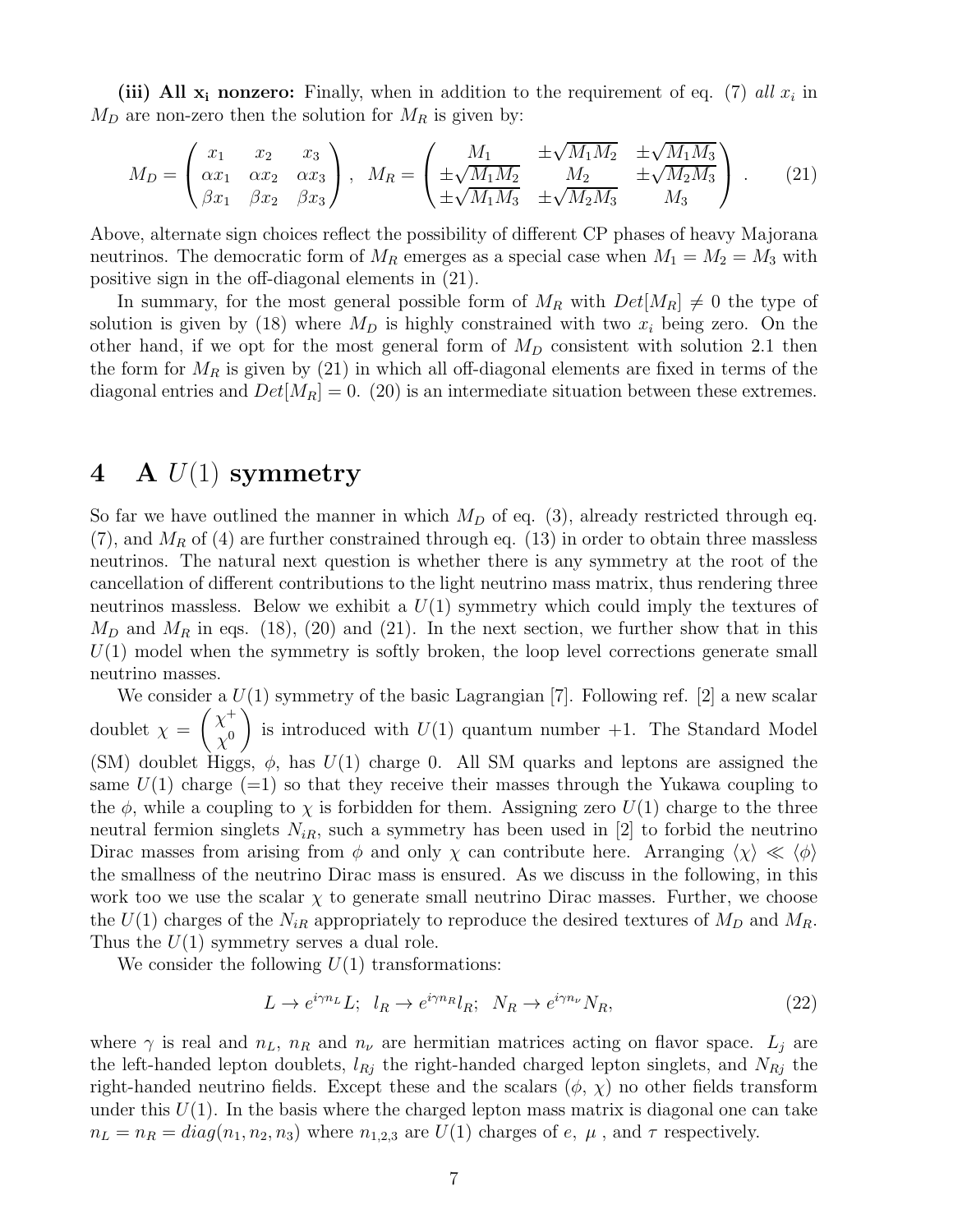The lepton sector masses arise from the Lagrangian:

$$
\mathcal{L}_{\mathcal{Y}} = -Y_{ij}\bar{L}_{i}\phi l_{Rj} - Y_{ij}^{\nu}\bar{L}_{i}\tilde{\chi}N_{Rj} - \frac{1}{2}\bar{N}_{Ri}^{c}M_{Rij}N_{Rj}, + h.c.
$$
 (23)

where  $\tilde{\chi} = i\sigma_2 \chi^*$ . The assignments of  $n_L$ ,  $n_R$  and  $n_{\nu}$  determine the non-vanishing elements of  $Y_{ij}$ ,  $Y_{ij}^{\nu}$  and  $M_{Rij}$ . With only  $U(1)$  symmetry one cannot derive relationships among the non-zero Yukawa couplings  $Y_{ij}^{\nu}$ . We now take up the different cases in turn.

(i) Only one  $x_i$  nonzero: Here the mass matrices,  $M_D$  and  $M_R$  will be as in (18) when  $x_1 = x_2 = 0$ . Choosing, for example,

$$
(i) n_{\nu} = diag(-2, 0, 2); (ii) n_{\nu} = diag(0, -2, 2); (iii) n_{\nu} = diag(-2, -2, 2), (24)
$$

one can respectively obtain the mass matrices

$$
(i) \ M_R = \begin{pmatrix} 0 & 0 & M_5 \\ 0 & M_2 & 0 \\ M_5 & 0 & 0 \end{pmatrix}; \ (ii) \ M_R = \begin{pmatrix} M_1 & 0 & 0 \\ 0 & 0 & M_6 \\ 0 & M_6 & 0 \end{pmatrix}; \ (iii) \ M_R = \begin{pmatrix} 0 & 0 & M_5 \\ 0 & 0 & M_6 \\ M_5 & M_6 & 0 \end{pmatrix}, \tag{25}
$$

all of which are in the class of (18). Of these,  $Det[M_R]$  is non-vanishing for the first two while it is zero for the third.  $(24)$  along with the choice:

$$
n_L = n_R = diag(1, 1, 1)
$$
\n(26)

ensures that  $\langle \chi \rangle$  reproduces the  $M_D$  in (18) and that  $\langle \phi \rangle$  does not contribute. These three basic textures are the most general possibilities apart from trivial permutation of various Majorana neutrino fields.

As noted after eq. (18), there are solutions where rather than  $(x_1, x_2)$  other pairs vanish. It is simple to change the  $U(1)$  quantum number assignments in  $(24)$  to achieve these forms of  $M_D$  and  $M_R$ . One set,  $x_2 \neq 0$ , gives a previously not discussed structure for three massless neutrinos while another,  $x_1 \neq 0$ , reproduces the model obtained earlier in ref. [5].

(ii) Two  $x_i$  nonzero: Let us now turn to the  $M_D$  and  $M_R$  in (20). Here, two  $x_i$  in  $M_D$  are non-zero. One gets these  $M_R$  and  $M_D$  with, for example, the assignments  $n_{\nu} = diag(0, 0, 2)$ and  $n_L = n_R = diag(-1, -1, -1)$  to get  $x_3 = 0$ .

(iii) All  $x_i$  nonzero: The form of  $M_R$  in (21) requires the choice  $n_{\nu} = diag(0, 0, 0)$ . This along with  $n_L = n_R = diag(-1, -1, -1)$  reproduces the desired texture of  $M_D$ . Of course, the relationships between the matrix elements cannot be obtained through the  $U(1)$ symmetry.

At this stage it is worth noting that the forms of  $M_D$  and  $M_R$  in eq. (21) lead to three massless neutrinos for *arbitrary* values of  $x_{1,2,3}$  and  $M_{1,2,3}$ . A particular choice,  $x_3 = 0$  and  $M_1 = M_2 = 0$ , i.e.,

$$
M_D = \begin{pmatrix} x_1 & x_2 & 0 \\ \alpha x_1 & \alpha x_2 & 0 \\ \beta x_1 & \beta x_2 & 0 \end{pmatrix}, \quad M_R = \begin{pmatrix} 0 & 0 & 0 \\ 0 & 0 & 0 \\ 0 & 0 & M_3 \end{pmatrix}, \tag{27}
$$

can be accomplished by the  $U(1)$  symmetry by choosing  $n_L = n_R = diag(1, 1, 1)$  and  $n_{\nu} = diag(2, 2, 0)$ . Needless to say, other similar special cases of eq. (21) with  $x_2 = 0$ ,  $M_3 = M_1 = 0$  and  $x_1 = 0$ ,  $M_2 = M_3 = 0$  can also be derived from the  $U(1)$  symmetry.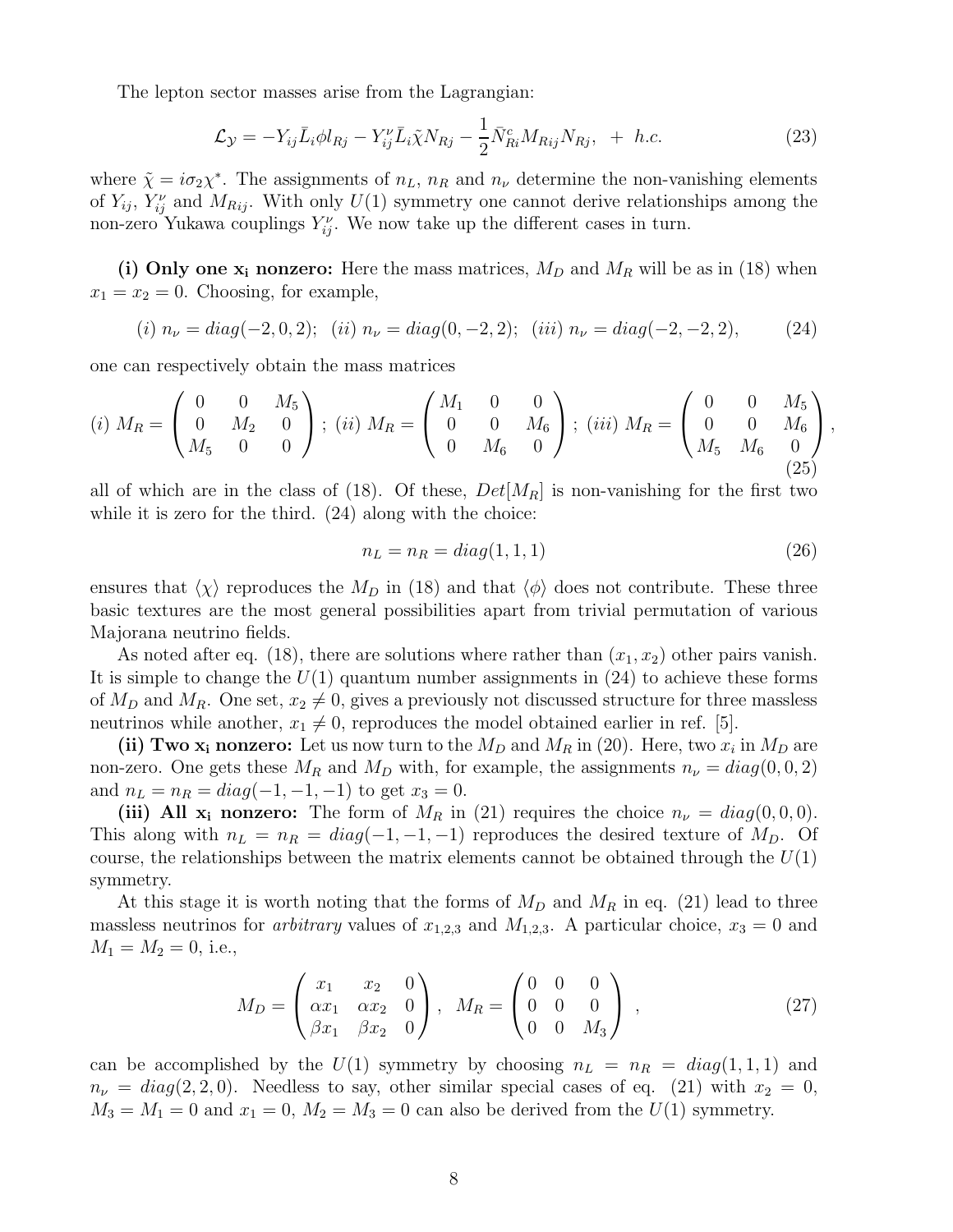## 5 Non-zero neutrino masses

Present experimental data, e.g., direct mass measurements, neutrino oscillations, etc., indicate that light neutrinos have a mass below about 0.1 eV. To generate such tiny masses it is required to break the above noted  $U(1)$  symmetry of  $\mathcal{L}_{\mathcal{Y}}$  – eq. (23). Particularly, one may include a soft symmetry breaking term [2]:

$$
\mu_1^2 \left( \phi^\dagger \chi + \chi^\dagger \phi \right). \tag{28}
$$

This would result in charged physical Higgs bosons given by

$$
h^{\pm} = \frac{v\chi^{\pm} - u\phi^{\pm}}{\sqrt{v^2 + u^2}},
$$
\n(29)

where  $v = \langle \phi^0 \rangle$  and  $u = \langle \chi^0 \rangle$  and the  $U(1)$  conserving terms in the scalar potential  $V(\phi, \chi)$ can be chosen<sup>4</sup> so as to ensure  $u \ll v$ . The  $U(1)$  charge assignments require the quark and charged lepton masses to arise through  $v$  while the smaller neutrino masses originate from u. The  $U(1)$  violating soft interaction (28) will induce contributions to  $M_D$  and  $M_R$  from higher order corrections which may result in deviations from the textures responsible for three massless neutrinos and give rise to small neutrino masses. Here, we pick two specific textures of  $M_D$  and  $M_R$  given in eqs. (21) and (27) which result in three massless neutrinos. We consider one- and two-loop corrections to these textures and show how light neutrino masses and splittings are generated. The loop corrections are calculated in the weak basis, i.e., to  $M_D, M_L$ , and  $M_R$ , and the consequences that follow are explored.



Figure 1: One-loop Feynman diagram contributing to  $M_D$ .

### 5.1 One-loop effects

At one-loop level a typical contribution is the diagram in Fig. 1 which contributes to  $M_D$ . This is given by:

$$
\Delta M_{D_{ij}}^{(1)} \approx \sum_{k} \frac{Y_{ik} Y_{kj}^{\nu}}{32 \pi^2} \frac{m_{e_k}}{m_{h^+}^2} \sin 2\kappa \left[ m_{e_k}^2 \overline{\ln}(m_{e_k}^2) - m_{h^+}^2 \overline{\ln}(m_{h^+}^2) \right] , \qquad (30)
$$

 $4$ See, for example, eq.  $(11)$  in ref.  $[2]$ .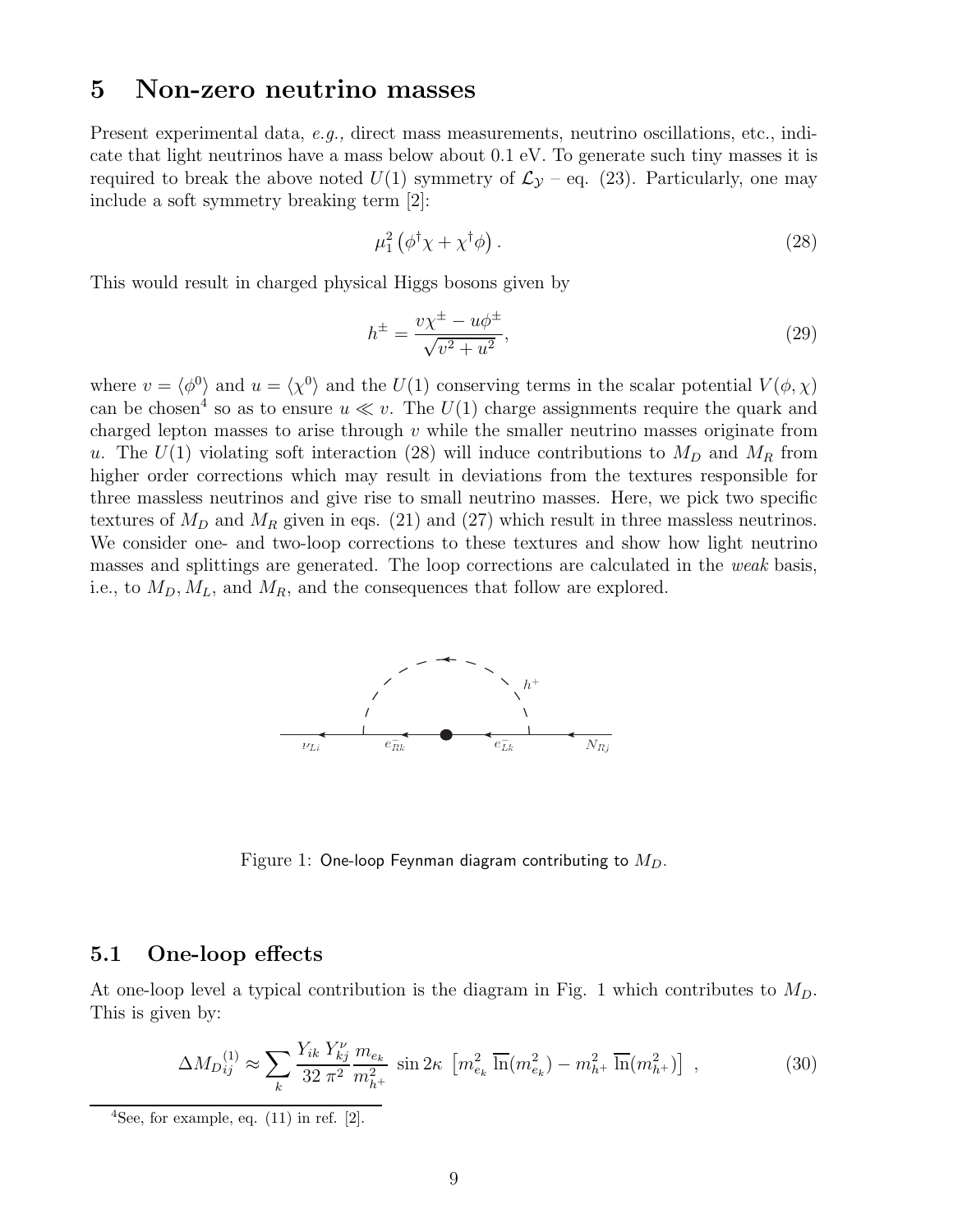where  $\overline{\ln}(x) = \ln(x/Q^2)$ , Q being the renormalization scale, and

$$
\sin \kappa = u/\sqrt{v^2 + u^2}.\tag{31}
$$

In spite of breaking the  $U(1)$  symmetry softly, however, this one-loop effect does not change the texture of the matrix  $M_D$  as we note below.

Recall from eq. (23) that at the tree level,  $M_{Dij} = Y_{ij}^{\nu} u$ . To satisfy eq. (7), which is a key requirement for massless neutrinos, one must have  $M_{D2j}/M_{D1j} = Y_{2j}^{\nu}/Y_{1j}^{\nu}$  and  $M_{D3j}/M_{D1j} = Y_{3j}^{\nu}/Y_{1j}^{\nu}$  to be j independent<sup>5</sup>. This relationship is preserved after inclusion of the one-loop corrections.

To see this, note that the contribution from eq. (30) is  $\Delta M_{Dij}^{(1)} = \Sigma_k X_{ik} f_k Y_{1j}^{\nu}$ , where  $X_{ik}$ encapsulates the entire factor multiplying  $Y_{kj}^{\nu}$ . Thus,  $\left(M_{Dij}+\Delta M_{Dij}^{(1)}\right)/\left(M_{Dkj}+\Delta M_{Dkj}^{(1)}\right)$ remains independent of j.

There is a similar correction to  $M_D$  from  $h^0$  exchange. In this, or a similar one due to  $W^{\pm}$  exchange, there is an overall factor of  $M_D$ . Thus this additional piece will also leave the texture of  $M_D$  unchanged and is not pursued any further.

Likewise, there will be one-loop contributions to  $M_L$  through  $h^0$  or  $W^{\pm}$  exchange. These are proportional to  $M_L$ . Since we have chosen  $M_L = 0$  at the tree level the loop corrections also vanish.

There are diagrams similar to Fig. 1 involving  $W^{\pm}$  exchange contributing to  $M_R$  [8]. These corrections involve the couplings between  $\nu_L$  and  $N_R$  arising from the second term of  $\mathcal{L}_{\mathcal{Y}}$  in (23) and are proportional to  $\langle \chi \rangle$ . In general, they are expected to be very small. A larger contribution may arise from the one loop diagram similar to Fig. 1 with  $h^+$  exchange with mass insertion on the external leg. The one-loop contribution to  $M_R$  due to this is given by (assuming  $m_{h^+}^2 > M_{Rij}^2$ )

$$
\Delta M_{Rij}^{(1)} \approx \sum_{k,m} C_1 \frac{Y_{kj}^{\nu} Y_{mk}^{\nu \dagger} \cos^2 \kappa}{16 \pi^2 m_{h^+}^2} \left[ m_{h^+}^2 + M_{Rij}^2 + m_{e_k}^2 \frac{m_{h^+}^2}{M_{Rij}^2} \overline{\ln}(m_{e_k}^2) - m_{h^+}^2 \overline{\ln}(m_{h^+}^2) \right] M_{Rim} (32)
$$

where

$$
C_1 \approx 1 \text{ for } M_{Rn} << M_{Rij}
$$

$$
\approx \frac{M_{Rij}}{M_{Rn}} \text{ otherwise}
$$

and  $M_{Rn}$  is a typical eigenvalue of  $M_R$ .

Let us now turn to the effect of these corrections on the light neutrino masses. Consider first the  $M_D$  and  $M_R$  given in eq. (27). Incorporating the one-loop corrections these become

$$
M_D = \begin{pmatrix} x'_1 & x'_2 & 0 \\ \alpha' x'_1 & \alpha' x'_2 & 0 \\ \beta' x'_1 & \beta' x'_2 & 0 \end{pmatrix}, \quad M_R = \begin{pmatrix} M'_1 & M'_4 & 0 \\ M'_4 & M'_2 & 0 \\ 0 & 0 & M'_3 \end{pmatrix}, \tag{33}
$$

where the primes indicate the one-loop corrected values. Notice that the form of (33) satisfies the conditions in 2.2(iii) and thus will lead to *two* massless neutrinos. Therefore, one must check whether two-loop effects can remove the remaining degeneracy.

<sup>&</sup>lt;sup>5</sup>This can be represented as  $Y_{ij}^{\nu} = f_i Y_{1j}^{\nu}$  where  $f_{(1,2,3)} \equiv (1, \alpha, \beta)$ .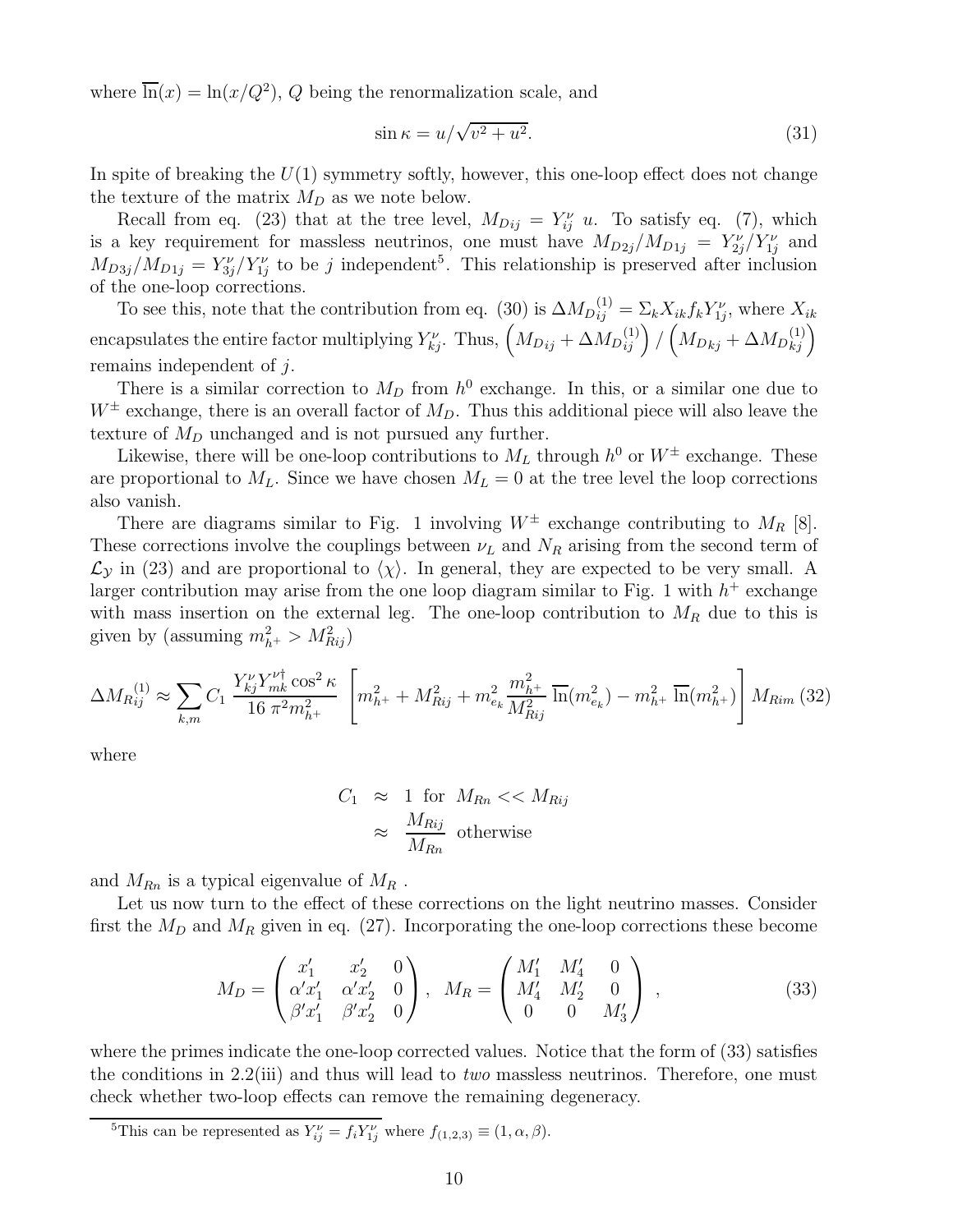Similarly, for the  $M_D$  and  $M_R$  given in eq. (21) inclusion of the one-loop contributions results in

$$
M_D = \begin{pmatrix} x'_1 & x'_2 & x'_3 \\ \alpha' x'_1 & \alpha' x'_2 & \alpha' x'_3 \\ \beta' x'_1 & \beta' x'_2 & \beta' x'_3 \end{pmatrix}, \quad M_R = \begin{pmatrix} M'_1 & M'_4 & M'_5 \\ M'_4 & M'_2 & M'_6 \\ M'_5 & M'_6 & M'_3 \end{pmatrix}.
$$
 (34)

As in the previous example, the effect of these corrections is to make one of the neutrinos massive.  $M_D$  in (34) satisfies the condition 2.1 for two massless neutrinos.

The result that one of the neutrinos acquires mass through the one-loop corrections is similar to that of [4] where a model with only SM interactions and right-handed singlet neutrinos is examined. In order to remove the remaining neutrino mass degeneracy, as required by the atmospheric and solar observations, we turn to two-loop effects now. In both examples above, the degeneracy is due to the textural property of  $M<sub>D</sub>$ . So, it is enough to focus on the two-loop effects on this matrix.

### 5.2 Two-loop effects

We find that at the two-loop level there are diagrams which yield contributions which deviate from eq. (7). Consider, for example, the two-loop Feynman diagram in Fig. 2 (in which  $N_k$  and  $N_l$  are the k-th and l-th flavour eigenstates). The contribution to  $M_D$  from such



Figure 2: Two-loop Feynman diagram contributing to  $M_D$ .

diagrams is estimated to be:

$$
\Delta M_{D_{ij}}^{(2)} \approx \frac{C_2}{(4\pi)^4} \sum_{f,k,l,m,n} Y_{if} Y_{fk}^{\nu} Y_{ml}^{\nu} Y_{mn}^{\nu*} \sin \kappa \cos^3 \kappa m_{e_f} M_{R_{kl}}^* M_{R_{nj}}
$$
  
\n
$$
Re \left[ I_1(m_{h^+}^2, m_{e_m}^2, m_{e_f}^2, m_{h^+}^2, M_{Rn}^2) \right],
$$
\n(35)

where

$$
C_2 \approx 1 \text{ for } M_{Rn} << M_{Dij}
$$

$$
\approx \frac{M_{Dij}}{M_{Rn}} \text{ otherwise}
$$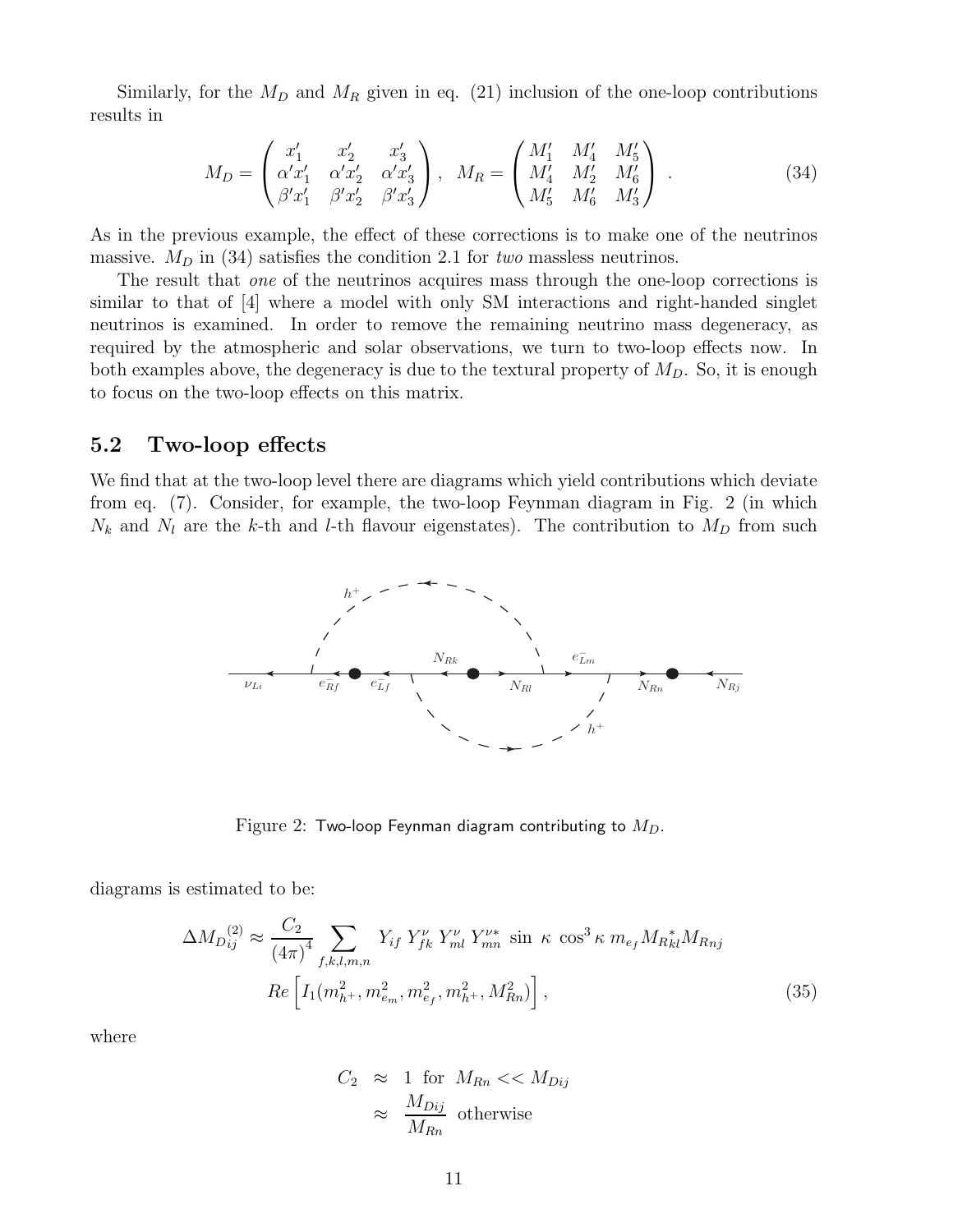and  $M_{Rn}$  is a typical eigenvalue of  $M_R$ . In the above expression,

$$
I_{1}(m_{h^{+}}^{2}, m_{e_{m}}^{2}, m_{e_{f}}^{2}, m_{h^{+}}^{2}, M_{Rn}^{2}) =
$$
  

$$
A^{2} \int d^{d}k \int d^{d}q \frac{1}{(k^{2} + m_{h^{+}}^{2})(q^{2} + m_{e_{m}}^{2})((k-p)^{2} + m_{e_{f}}^{2})((q-p)^{2} + m_{h^{+}}^{2})(k-q)^{2} + M_{Rn}^{2})},
$$
\n(36)

and  $A = (2\pi\mu)^{2\epsilon}/\pi^2$  is the loop factor and integrals are regularized by dimensional reduction to  $d = 4 - 2\epsilon$  dimensions.

To estimate [9] the integral  $I_1$  we shall ignore the external invariant momentum  $-p^2$  (as  $M_{Dij}$  is small) and charged lepton masses with respect to the scalar,  $h^{\pm}$ , and right-handed neutrino masses. Then the integral  $I_1$  in (34) can be approximated (in  $\overline{MS}$  scheme) for  $m_{h^{+}}^{2} > M_{Rn}^{2}$  as

$$
Re[I_1] \approx \frac{1}{x^2} \left[ 2(x - y) \left\{ Li_2(y/x) - \overline{\ln}(x - y) \ln(x/y) \right\} + (x - 3 y/4) (\overline{\ln}(x))^2 + (2x + y)\overline{\ln}(x) \overline{\ln}(y) + y \zeta(2) + (y/2) (\overline{\ln}(y))^2 \right],
$$
 (37)

where  $x = m_{h^+}^2$ ,  $y = M_{Rn}^2$ . For  $m_{h^+}^2 < M_{Rn}^2$  it can be approximated as

$$
Re[I_1] \approx \frac{1}{x^2} \left[ 2(y-x) \left\{ Li_2(x/y) - \overline{\ln}(y-x) \ln(y/x) \right\} + (3y/2 - x) \times \left\{ (\overline{\ln}(y))^2 + 2\zeta(2) \right\} - y\overline{\ln}(x) \overline{\ln}(y) - (y/2 - x) (\overline{\ln}(x))^2 \right].
$$
 (38)

In the asymptotic limit [10]

$$
I_1 \approx \frac{\pi^2}{3x} \text{ for } m_{h^+}^2 \gg M_{Rn}^2 ,
$$
  

$$
\approx \frac{(\ln^2(y/x) + \pi^2/3 - 1)}{y} \text{ for } m_{h^+}^2 \ll M_{Rn}^2 .
$$
 (39)

One can see that unlike the one-loop result, the two-loop contribution can change the texture of  $M_D$  as the j-dependence emerges from  $M_{Rnj}$  as well as from  $Y_{nj}^{\nu}$ . So the relationships  $\alpha_1 = \alpha_2 = \alpha_3$  and  $\beta_1 = \beta_2 = \beta_3$  will cease to apply. The novelty of neutrino mass generated in this manner is that there is a seesaw mechanism operative and then there is suppression<sup>6</sup> due to sin  $\kappa$  which is approximately proportional to  $\frac{\langle \chi^0 \rangle}{\langle \phi^0 \rangle}$  $\frac{\langle \chi^{\circ} \rangle}{\langle \phi^0 \rangle}$ .

We now proceed to examine the effect of these contributions on neutrino masses. Consider first the  $M_D$  given in eq. (27). With two-loop corrections it is

$$
M_D = \begin{pmatrix} x_1'' & x_2'' & 0 \\ \alpha_1 x_1'' & \alpha_2 x_2'' & 0 \\ \beta_1 x_1'' & \beta_2 x_2'' & 0 \end{pmatrix},
$$
\n(40)

where now  $\alpha_1 \neq \alpha_2$ ,  $\beta_1 \neq \beta_2$ , and the double primes indicate two-loop corrected values. This form of  $M_D$  results in one massless neutrino  $(x_3 = 0)$ . We have used the  $M_D$  of eq.

 $6$ Note that such a suppression occurs at the tree level in ref  $[2]$  but there is further reduction here as the contribution leading to non-zero light neutrino masses arises not from tree level Yukawa couplings nor from one-loop but from two-loop diagrams.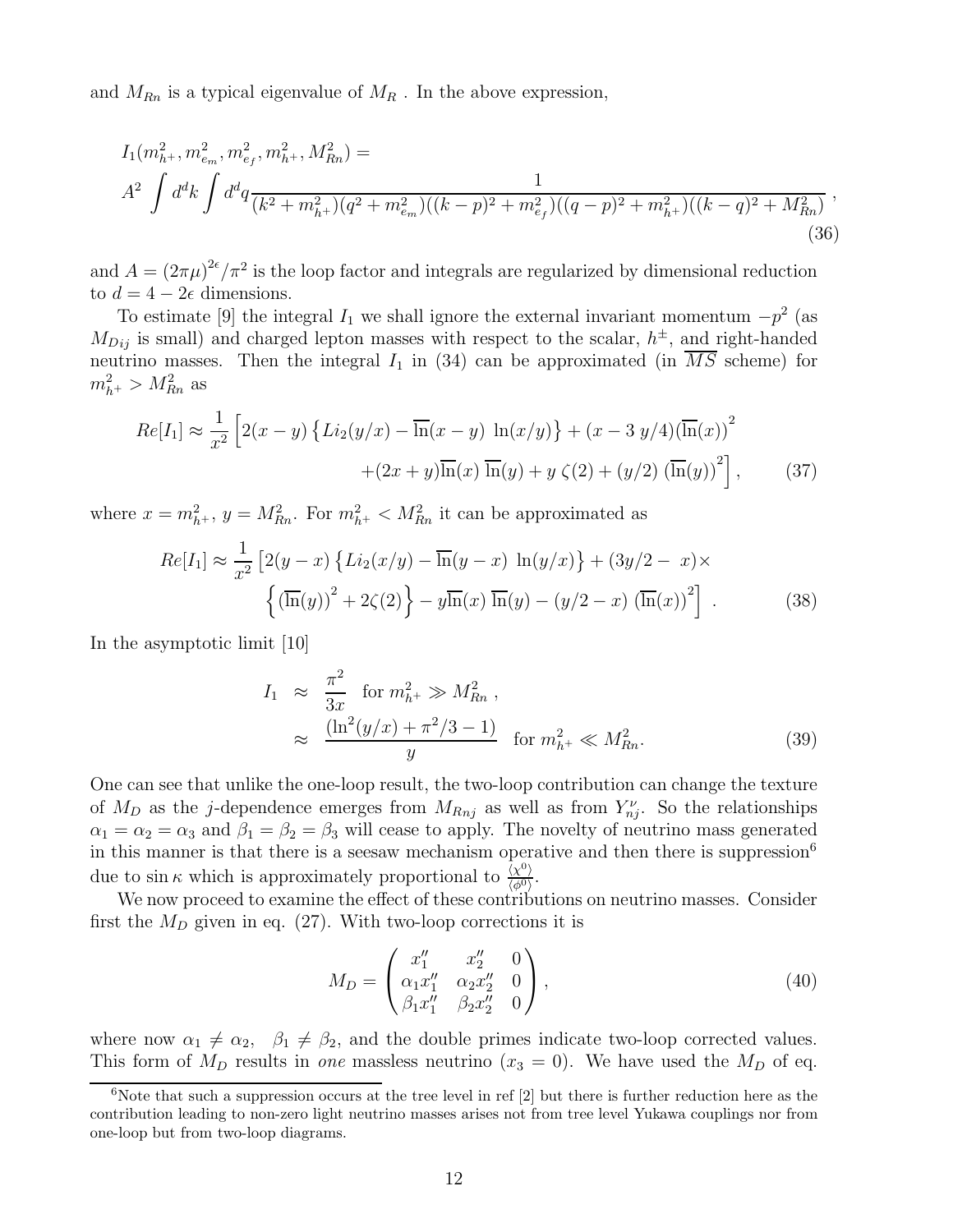| Parameter     |                     |                                                                                     |                              |
|---------------|---------------------|-------------------------------------------------------------------------------------|------------------------------|
|               |                     |                                                                                     |                              |
| $x_i$ (in eV) | 158                 | 564                                                                                 | 640                          |
| $\alpha_i$    | 10 <sup>1</sup>     | $10^1 + 5.12 \times 10^{-4}$                                                        | $10^1 + 7.68 \times 10^{-4}$ |
|               | $1.2 \times 10^{1}$ | $1.2 \times 10^{1} + 3.84 \times 10^{-4}$ $1.2 \times 10^{1} + 2.56 \times 10^{-4}$ |                              |

Table 1: The parameter choices for  $M_D$ . The tree level term and the higher order corrections are indicated separately.

(40) and  $M_R$  of eq. (33) to obtain the light neutrino masses. Though two light neutrinos are indeed massive, we find that it is not possible to reproduce the observed mass splittings in this case.

On the other hand, the second example we have been considering, namely  $M_D$  and  $M_R$ in (21), can produce a mass spectrum in line with observations. Including one- and two-loop corrections, one has

$$
M_D = \begin{pmatrix} x_1'' & x_2'' & x_3'' \\ \alpha_1 x_1'' & \alpha_2 x_2'' & \alpha_3 x_3'' \\ \beta_1 x_1'' & \beta_2 x_2'' & \beta_3 x_3'' \end{pmatrix}, \quad M_R = \begin{pmatrix} M_1'' & M_4'' & M_5'' \\ M_4'' & M_2'' & M_6'' \\ M_5'' & M_6'' & M_3'' \end{pmatrix} . \tag{41}
$$

with  $\alpha_1 \neq \alpha_2 \neq \alpha_3 \neq \alpha_1$ ,  $\beta_1 \neq \beta_2 \neq \beta_3 \neq \beta_1$ .

We find that the  $M_D$  and  $M_R$  in eq. (41) do yield the correct neutrino mass spectrum when the various parameters are assigned appropriate values. As a typical example, the parameters may be chosen as given in the following.

The  $U(1)$  symmetry is broken in the scalar potential. As discussed in [2], keeping the strength of the soft breaking term in eq. (28)  $|\mu_1^2| \approx 10 \text{ GeV}^2$ , the remaining terms in the scalar potential can be chosen such that  $u = \langle \chi^0 \rangle \sim 1$  MeV. Recalling that  $v = \langle \phi^0 \rangle \sim 174$ GeV, this implies  $\sin \kappa \sim 5.7 \times 10^{-6}$ . We consider  $m_h^+ \sim 250$  GeV and  $m_\chi = 200$  GeV. We keep the Yukawa couplings  $Y_{ij}^{\nu}$  to be about  $\mathcal{O}(10^{-3})$  and  $Y_{ij}$  is lesser than about 0.1. The product of these couplings with u sets the scale for the tree-level entries of  $M_D$ .

Including the higher order contributions the parameters defining  $M_D$  are shown in Table 1. The matrix  $M_R$ , including loop corrections, is given in eq. (42).

$$
M_R = \begin{pmatrix} 9 \times 10^{10} + 1700 & 9.48683 \times 10^{10} + 1000 & 1.08167 \times 10^{10} + 51200 \\ 9.48683 \times 10^{10} + 1000 & 1 \times 10^{11} + 2500 & 1.14018 \times 10^{11} + 1500 \\ 1.08167 \times 10^{11} + 51200 & 1.14018 \times 10^{11} + 1500 & 1.3 \times 10^{11} + 1000 \end{pmatrix} \text{ eV. (42)}
$$

 $M_R$  in (42) corresponds to  $M_R$  in (21) with  $M_1 = 90$  GeV,  $M_2 = 100$  GeV and  $M_3 = 130$ GeV. One may note here that in our model due to the loop suppression as well as the  $\sin \kappa$ factor in the light neutrino mass, the mass scale for heavy right handed neutrinos - the seesaw scale - could be as low as the standard electrowek scale. This is the main focus of our work.

Here the one loop corrections to  $M_R$  make  $Det[M_R]$  non-zero and large and as such one may use type-I seesaw formula to obtain the light neutrino masses. With these choices the light neutrino masses are about 0.045 eV, 0.0092 eV and 0.0 eV reproducing the two mass squared differences of about  $8 \times 10^{-5}$  eV<sup>2</sup> and  $2 \times 10^{-3}$  eV<sup>2</sup> respectively in the normal hierarchical neutrino mass pattern. The one loop correction to massless texture of  $M_R$  and two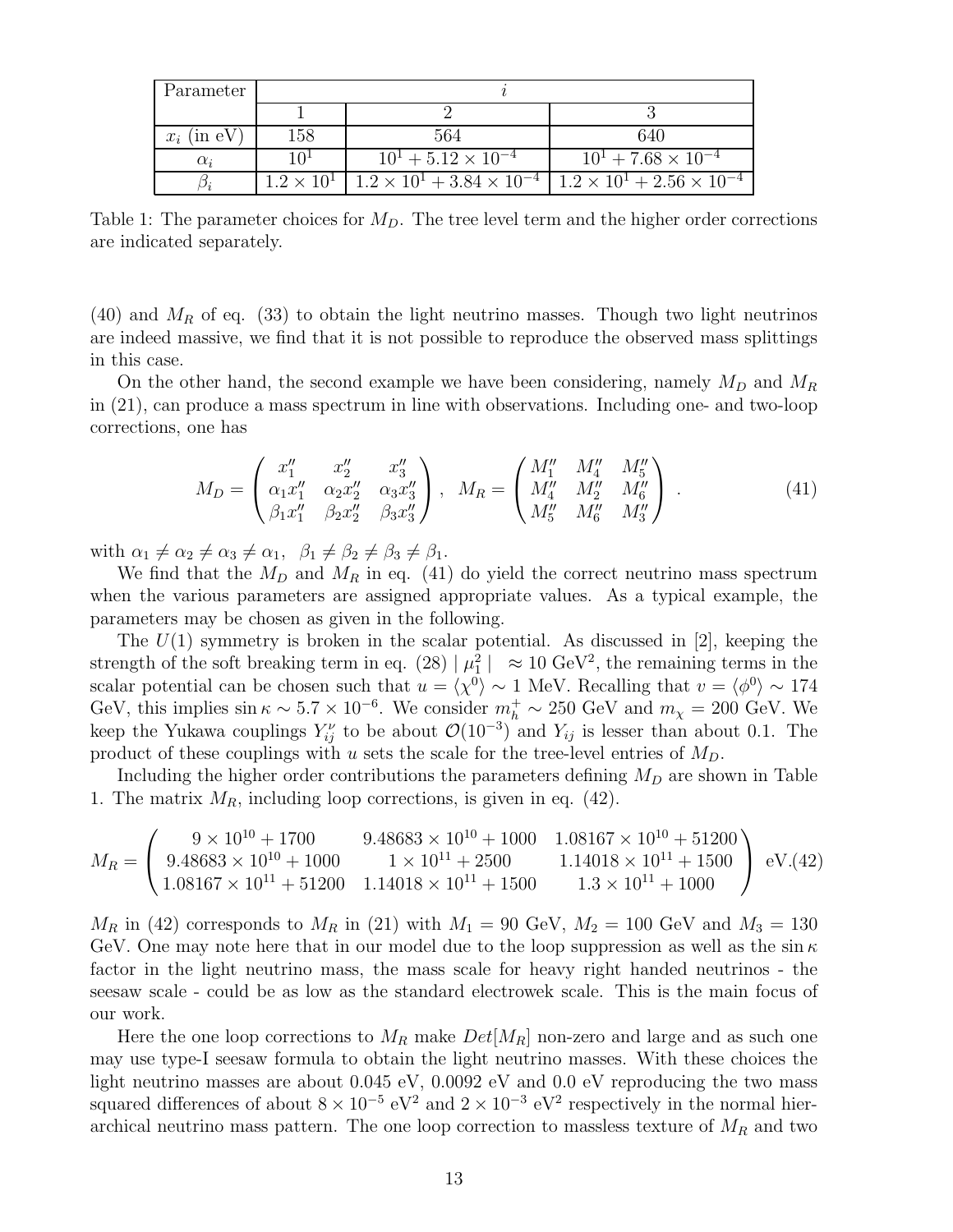loop corrections to massless texture of  $M_D$  essentially set the two different scales of mass squared differences of light neutrinos. However, these specific choices of parameters do not reproduce appropriate mixing. We have not made an exhaustive survey and expect that other parameter choices may lead to even more acceptable solutions.

## 6 Testability

The above estimations indicate that in these models the charged higgs,  $h^{\pm}$ , and the righthanded neutrinos,  $N_{R_i}$ , could well be within the range of the LHC. Depending on the ordering of  $m_{h^{\pm}}$  and  $M_{Rn}$  the signals would be different. If  $m_{h^{\pm}} > M_{Rn}$  then on Drell-Yan pair production of  $h^{\pm}$  one may expect the observable decay chain  $h^{\pm} \to l_i^{\pm} N_{Rj}$  followed by  $N_{Rj} \to l_k^{\pm} W^{\mp}$ . The decay of  $h^{\pm}$  may not be much suppressed. If the  $N_{Rj}$  is long-lived due to small mixing the right-handed neutrinos may well decay outside the detector; so just a pair of oppositely charged leptons with missing energy will be observed. Otherwise, the Majorana nature of  $N_{Rj}$  can lead, in addition to a  $W^{\pm}$  pair, to four leptons of which three may be of same sign. From such signatures at the collider the strength of the coupling  $Y_{ij}^{\nu}$ , which plays significant role in determining the neutrino mass, and also  $Y_{ij}$  may be estimated. On the other hand, if  $m_{h^{\pm}} < M_{Rn}$  then one must consider  $N_{Rj} \to h^{\pm} l_i^{\mp}$ , if right-handed neutrinos are produced *via* their small mixing with  $\nu_L$  [11]. The more important signal in this case will be through Drell-Yan pair production of  $h^{\pm}$  which will lead to two charged tracks with matching  $p_T$  since the decay  $h^{\pm} \to l_i^{\pm} \nu_j$  is suppressed by  $\sin^2 \kappa$ . The above indicates that there is a possibility to cross-check the neutrino mass parameters from neutrino oscillation experiments and from collider signatures.

# 7 Summary

The main emphasis of our paper is twofold: (a) We identify the Dirac and right-handed Majorana neutrino mass textures which lead to one, two, or three massless neutrinos. (b) We demonstrate that one may not need a new high seesaw scale for small neutrino mass. Right-handed neutrino fields even at the electroweak scale and a scalar doublet with a  $U(1)$ symmetry could accomplish this naturally. When the  $U(1)$  symmetry is broken, one of the massless neutrinos acquires a mass at the one-loop level while the remaining two become massive when two-loop contributions are included. Since the two small mass splittings arise at different orders in perturbation theory their relative sizes can be reproduced. These ideas admit exploration at the LHC.

## Acknowledgments

R.A. acknowledges the hospitality of Harish-Chandra Research Institute under the XI-th Plan project on 'Neutrino Physics' while this work was done. A.R. also acknowledges partial support from this project as well as RECAPP. Both R.A. and A.R. like to thank organisers of the WHEPP-XI workshop held at PRL, Ahmedabad, India where some parts of this work were completed.